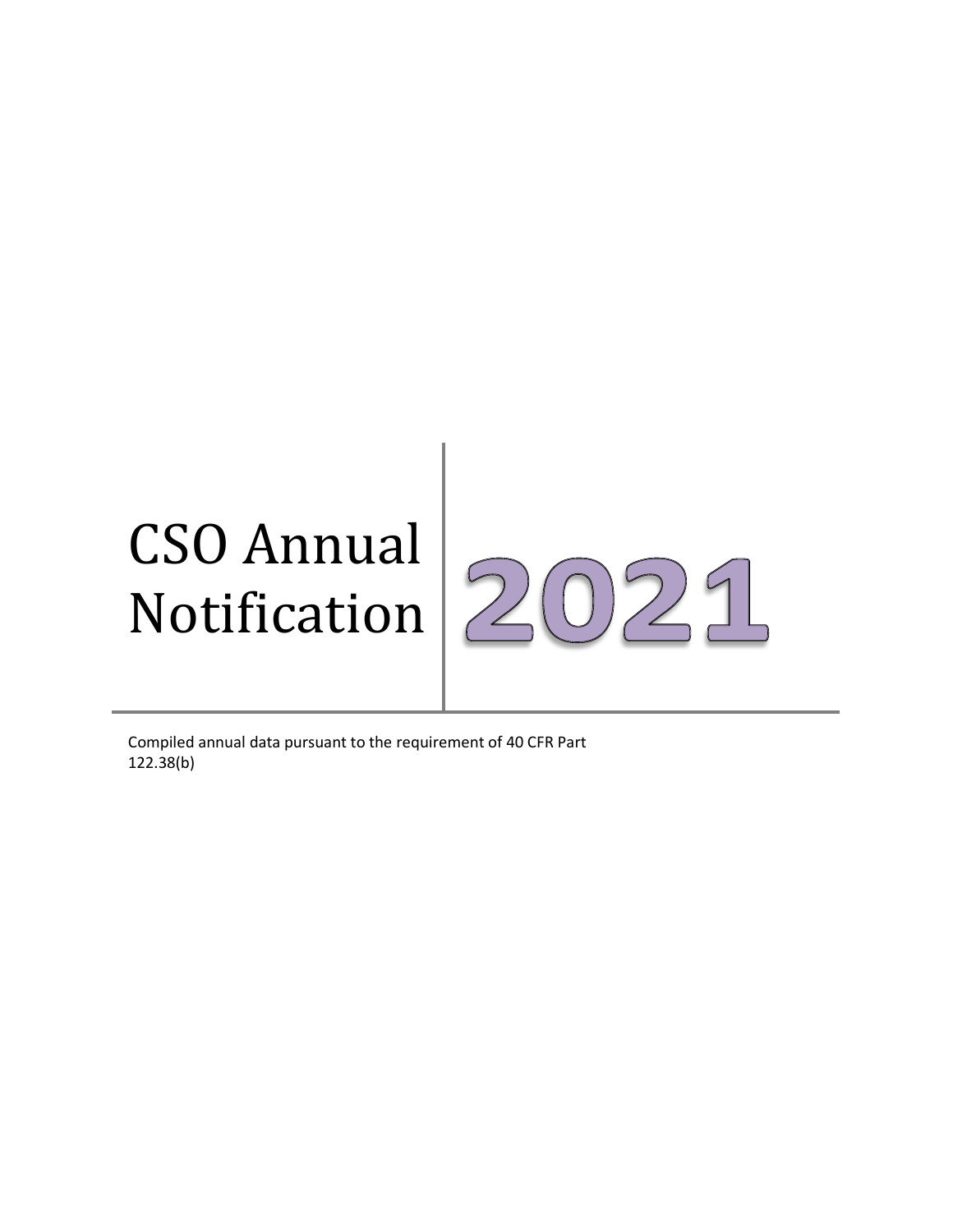

## **2021**

# **CSO Annual Notice**

*40 CFR Part 122.38(b)*

#### **INDEX**

- 1. Description of the location and receiving water of CSOs
	- Table 1.1 Permitted CSO Location (Lat.-Long.)
	- Figure 1.1 Outfall Location Map
- 2. CSO duration and volume summary
	- Table 2.1 Annual CSO Duration and Volume Summary
- 3. Dry Weather CSO summary
- 4. CSO monitoring data
- 5. Potentially-impacted public access description
- 6. Precipitation data for CSO events
- 7. Permittee contact information
- 8. Nine minimum Controls summary
	- a. Implementation status of LTCP
	- Table 8.1 Long Term Control Plan Status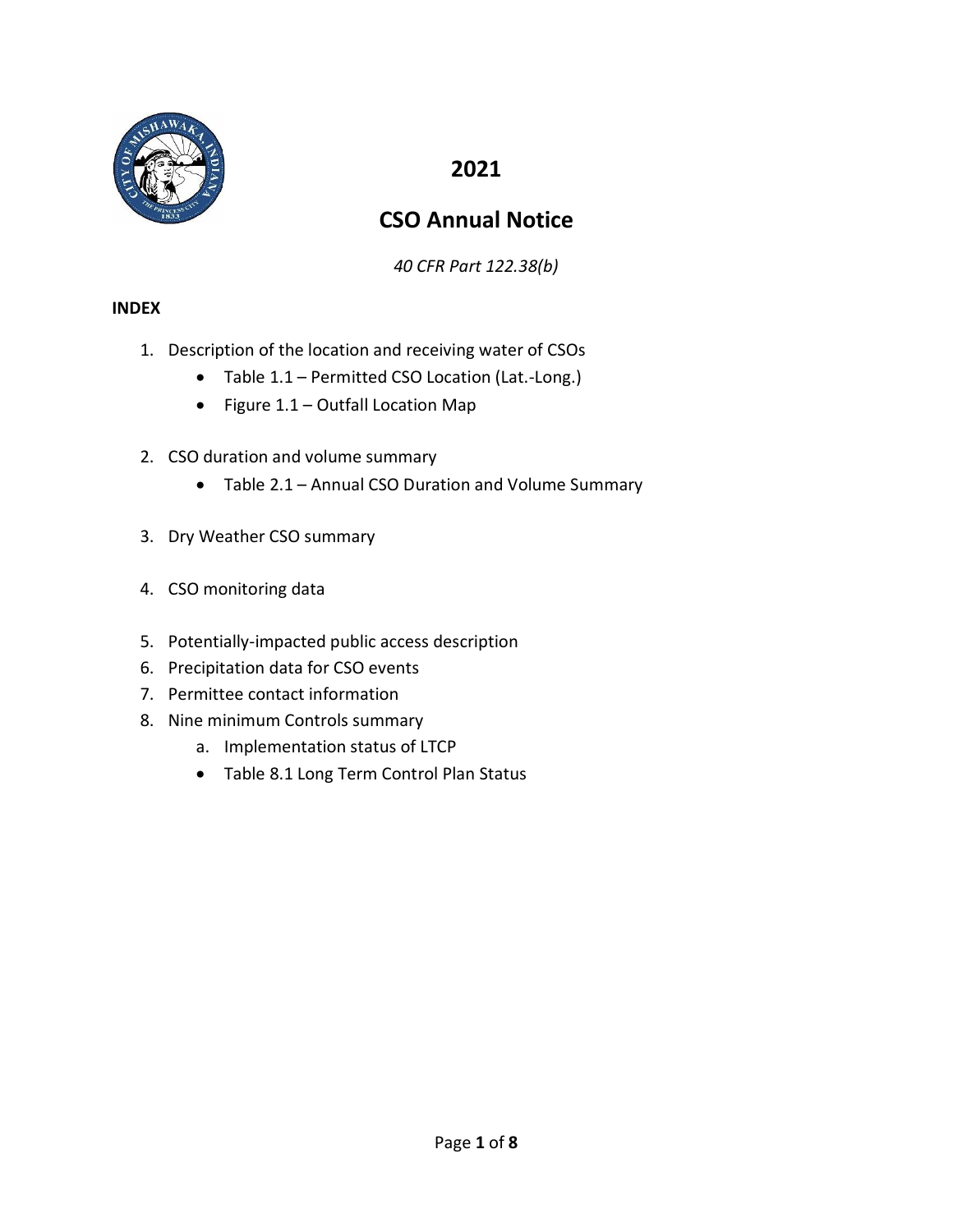#### **1. Description of the Location and Receiving Water for CSOs**

Table 1.1 lists the location and receiving stream of each Combined Sewer Overflow (CSO). In addition, these locations are graphically represented on a map of the City of Mishawaka in Figure 1.1

| <b>Outfall</b> | <b>Location</b>                            | Latitude <sup>a</sup> | Longitude <sup>a</sup> | <b>Receiving Water</b> |
|----------------|--------------------------------------------|-----------------------|------------------------|------------------------|
| 002            | Middlesboro Street                         | 41° 39' 37" N         | 86° 12' 48" W          | St. Joseph River       |
| 003            | Logan Street                               | 41° 39' 36" N         | 86° 11' 48" W          | St. Joseph River       |
| 004            | <b>Calhoun Street</b>                      | 41° 39' 44" N         | 86° 11' 43" W          | St. Joseph River       |
| 006            | <b>Clay Street</b>                         | 41° 39' 51" N         | 86° 11' 34" W          | St. Joseph River       |
| 008            | <b>Charlotte Street</b>                    | 41° 39' 54" N         | 86° 11' 17" W          | St. Joseph River       |
| 009            | <b>West Street</b>                         | 41° 39' 51" N         | 86° 11' 10" W          | St. Joseph River       |
| 011            | Christyann Street                          | 41° 39' 52" N         | 86° 10' 42" W          | St. Joseph River       |
| 012            | <b>Cedar Street</b>                        | 41° 39' 43" N         | 86° 10' 24" W          | St. Joseph River       |
| 012A           | Lincolnway, East of Cedar                  | 41° 39' 43" N         | 86° 10' 24" W          | St. Joseph River       |
| 013            | <b>Laurel Street</b>                       | 41° 39' 42" N         | 86° 10' 21" W          | St. Joseph River       |
| 014            | <b>Merrifield Park</b>                     | 41° 39' 50" N         | 86° 10' 03" W          | St. Joseph River       |
| 015            | <b>Merrifield Park West</b>                | 41° 39' 56" N         | 86° 10' 02" W          | St. Joseph River       |
| 016            | <b>Battell Street</b>                      | 41° 40' 09" N         | 86° 10' 03" W          | St. Joseph River       |
| 018            | Roosevelt Avenue                           | 41° 39' 56" N         | 86° 08' 53" W          | St. Joseph River       |
| 019            | <b>Main Street</b>                         | 41° 39' 56" N         | 86° 10' 54" W          | St. Joseph River       |
| 020            | Vistula Rd. at Ballard Ave.                | 41° 40' 14" N         | 86° 07' 05" W          | Eller Ditch            |
| 021            | Linden at Home St.                         | 41° 39' 56" N         | 86° 08' 52" W          | St. Joseph River       |
| 022            | Virginia at LWE CSO                        | 41° 39' 46" N         | 86° 07' 46" W          | <b>Eller Ditch</b>     |
| 023            | Manor Dr. at LWE CSO                       | 41° 39' 46" N         | 86° 07' 46" W          | <b>Eller Ditch</b>     |
| 023A           | N.E. quadrant of Manor Drive<br>at LWE CSO | 41° 39' 46" N         | 86° 07' 42" W          | <b>Eller Ditch</b>     |
| 024            | Oakley Ave. at Vistula Rd.                 | 41° 39' 49" N         | 86° 07' 28" W          | <b>Eller Ditch</b>     |

#### **Table 1.1 Permitted CSO Locations**

a CSO locations based on 2017 NPDES Permit

#### **2. Documentation of CSO Volume and Duration**

Table 2.1 Summarizes CSO volume and duration for each occurrence during the year.

## **3. Documentation of Dry Weather CSO Volume and Duration**

In 2021 there were no CSO dry weather overflows.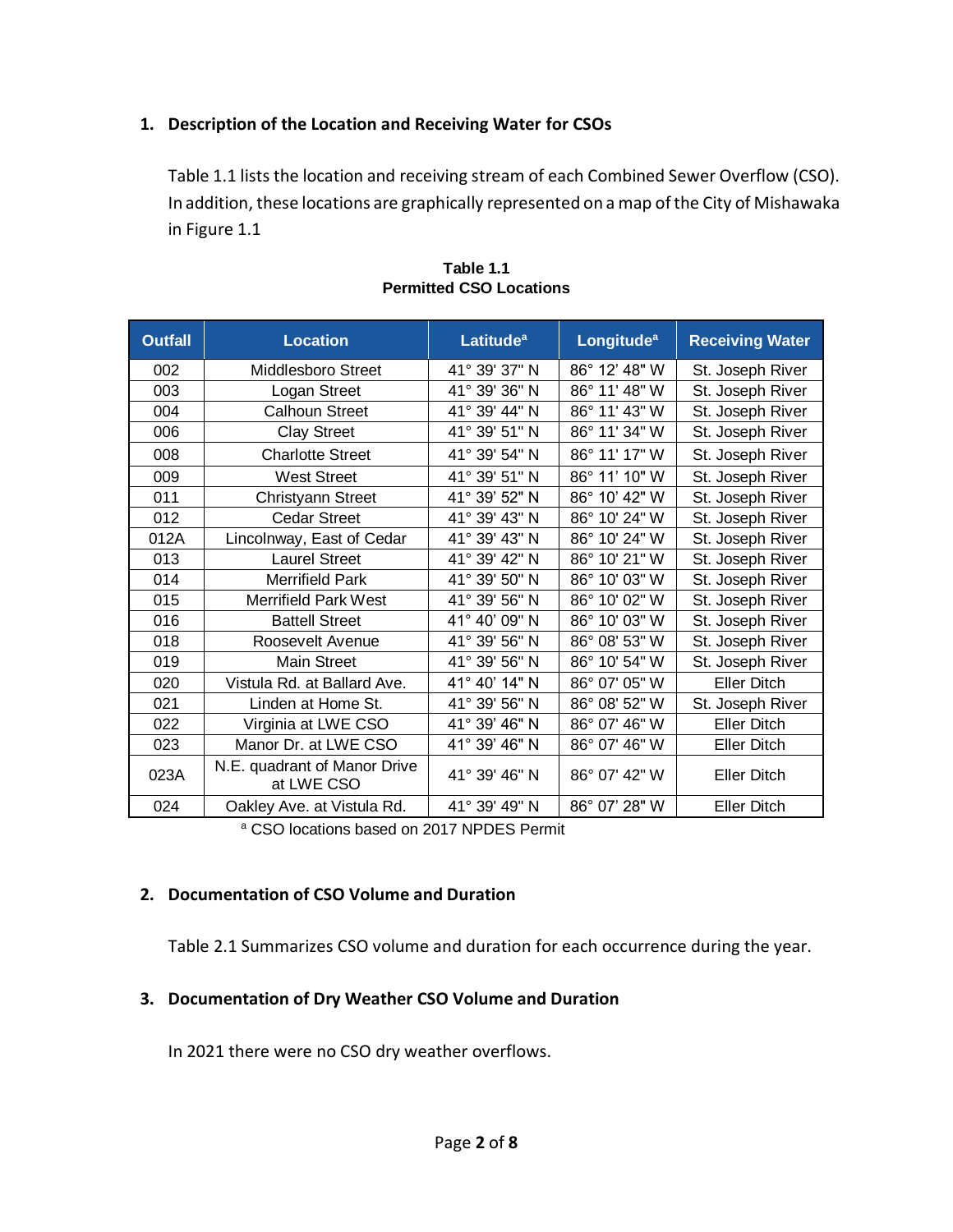#### **4. CSO Monitoring Data**

CSO volume and duration is quantified through a calibrated SWMM model. Other monitoring is not conducted.

#### **5. Description of Potentially-impacted Public Access Areas**

Mishawaka has four (4) locations in which public access could be potentially impacted. These locations are:

- o Lincoln Park Boat Ramp
- o Merrifield Park Boat Ramp
- o Monkey Island Boat Ramp
- o Zappia Fishing Park

The location of public access areas is marked on Figure 1.1

#### **6. Precipitation Data**

All precipitation data that resulted in a CSO is documented in Table 2.1

#### **7. Permittee Contact Information**

City of Mishawaka Mishawaka Utilities Wastewater Division 1020 Lincolnway West Mishawaka, IN 46545 (574) 258-1655

#### **8. Nine Minimum Controls Summary and Implementation status of LTCP**

#### **NMC #1: Proper Operation and Maintenance**

The Mishawaka Sewer Department has 14 employees, 2 combination sewer cleaning machines, 2 video inspection trucks, several utility vehicles including a backhoe, and a cement mixer trailer to preform various duties. They have a GIS/Locates/New Inspection Department, which locates sewer lines for contractors before digging, inspects new construction connections, and locates City assets in the ground to document their actual locations.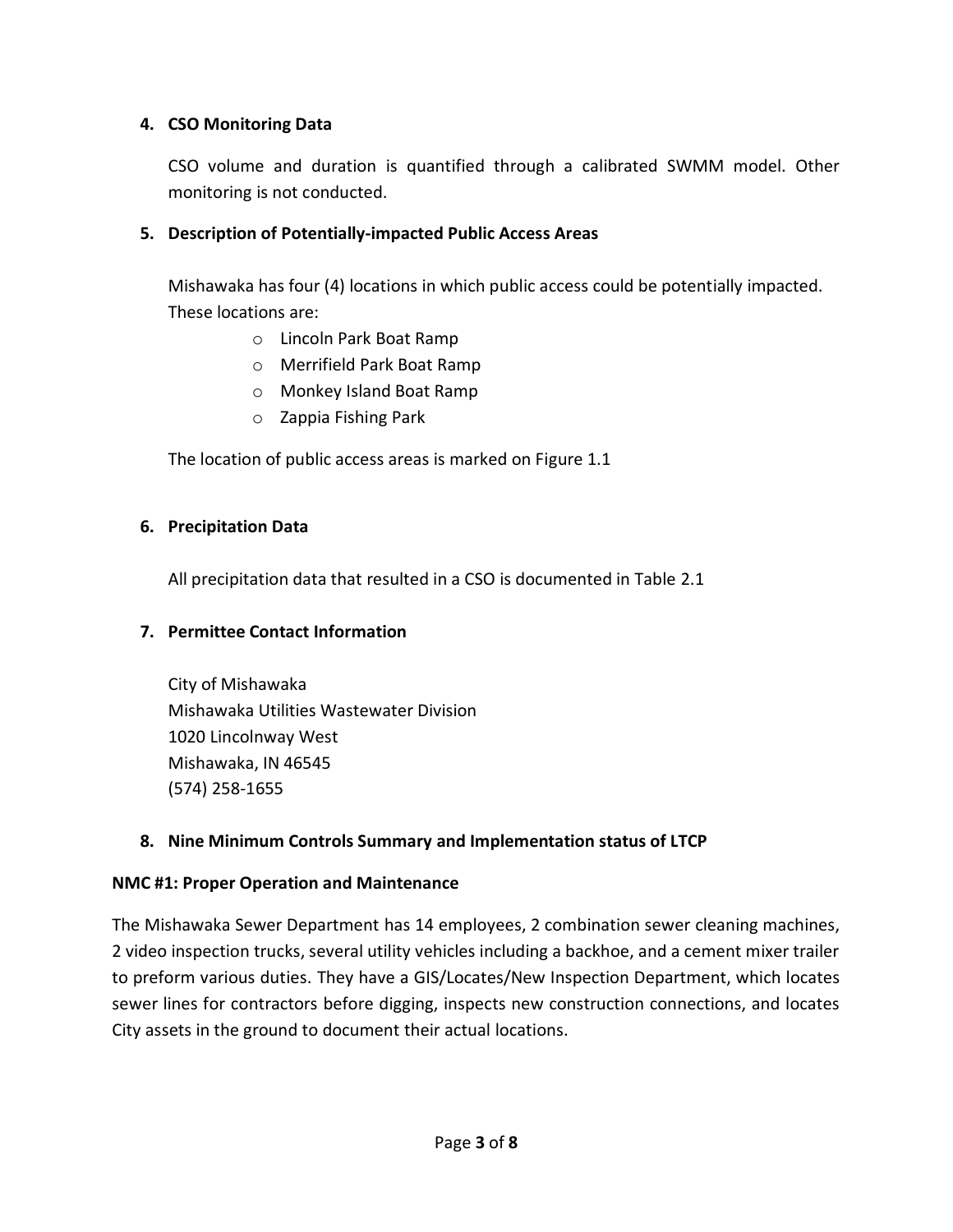| 2021 Collection System Summary          |           |
|-----------------------------------------|-----------|
| <b>Total Sewer (Sanitary and Storm)</b> | 346 miles |
| Sewer Lines Cleaned                     | 18.46     |
| Sewer Lines Televised                   | 17.95     |
| <b>Residential Service Calls</b>        | 213       |
| <b>Residential Service after hours</b>  | 40        |
| <b>Residential Laterals Televised</b>   | 32        |
| Sewer Insurance Claims                  | 58        |
| Sewer Permit Inspections                | 141       |
| As-built Inspections                    | 7         |
| Sewer Line Rehab. CIPP                  | 0         |
| Sewer Lines Rehabilitated               | ი         |
| Manhole Rehab. (poly line)              | N         |
| Rehab. Cost Total                       | 0         |

System Inventory:

The City has a detailed GIS collection system map drawn to scale showing all separate, combined and storm sewers with sewer sizes, length, slope, material, direction of flow, interceptors, manhole location and elevations, catch basins, pump stations, CSO locations, and the WWTP.

## **NMC #2: Maximum Use of the Collection System for Storage**

The City has modified CSO diversion structures by raising weirs to provide additional in-system storage and additional hydraulic capacity in the Interceptor. Between the years 1989 and 2015, at least 20 CSO diversion structures have been modified which increased the Interceptor capacity. In addition, the City added parallel Front St. interceptor sewer from CSO 009 to the WWTP and expanded the capacity of River Crossing #2 in Central Park.

In 2020 the City made some large strides in these continued sewer separation improvements including major improvements in and around Crawford Park.

In Crawford Park area the combined sewer overflow was relocated and two new concrete diversion structures were constructed. The construction continued through 2021 with the installation of new 30-inch and 72-inch sewer, and the replacement and rerouting of approximately 600 feet of existing 48-inch sewer within Crawford Park. Despite some delays due to pipe availability associated with the impacts of the pandemic, over 600 feet of new 18-inch force main was installed for future use. The project is tentatively scheduled to be completed in spring 2022. The estimated total City investment in this project is 4 million dollars.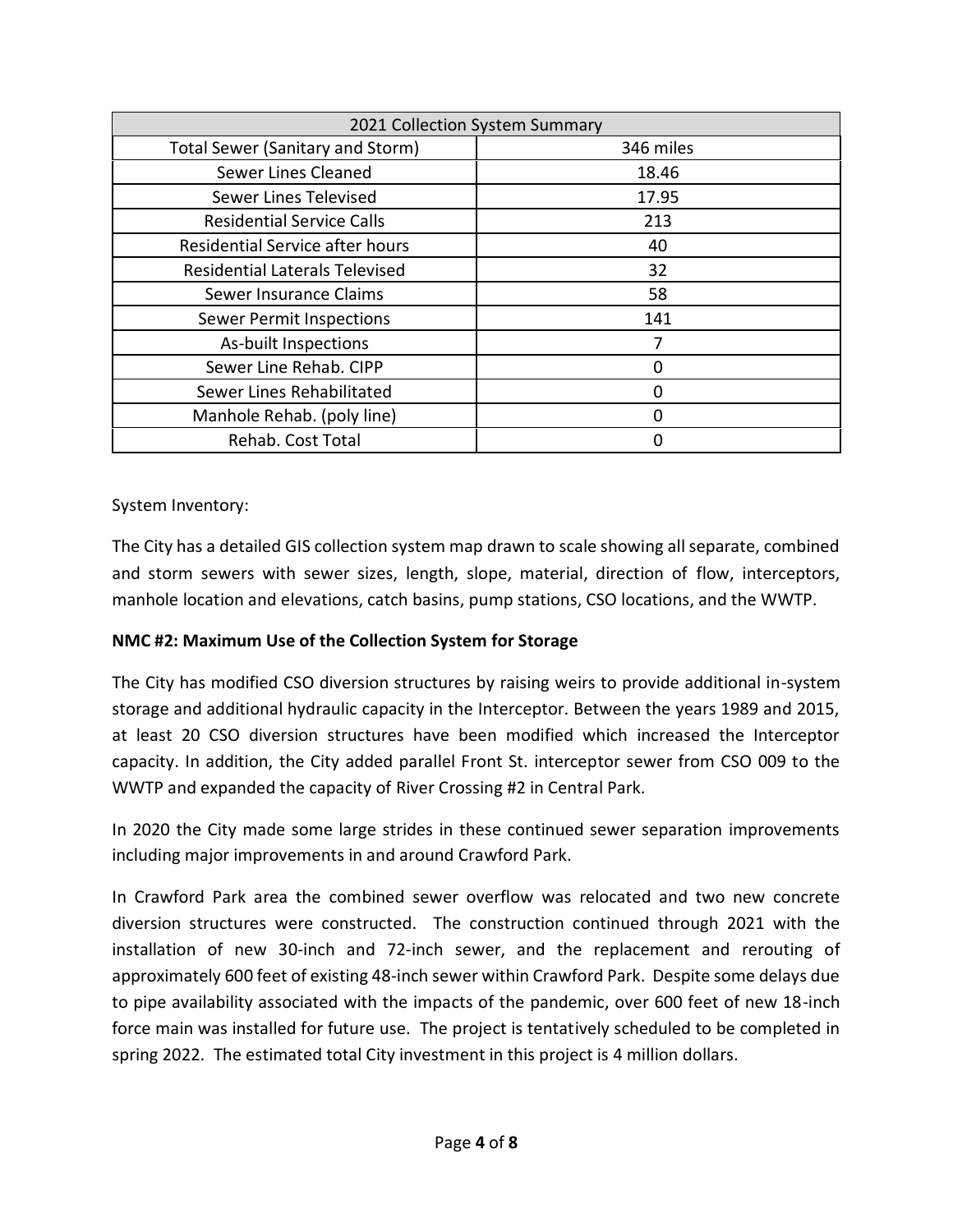In the Linden area sewer separation continues with multiple phases being completed each year since its inception in 2016. In 2020 construction on new phases began with separating flows on Fourth Street from Mason Street to Byrkit Avenue. This phase also continued the sanitary sewer south including boring under the Norfolk Southern railroad tracks. The crossing under the tracks and pipe south of the tracks remains to be completed in 2021 based on environmental issues on adjacent properties which prevented dewatering operations without a detailed operations plan being approved by multiple entities. The project separates flow and improves Sixth Street, Bradford Court, and Fifth Street south of the railroad tracks.

The Linden Improvements also included a diversion chamber at Linden and Indiana Avenues to divert flow away from Crawford Park to help prevent overflows in the park area, an element that was designed in concert with the Crawford Park improvements. The construction at Linden and Indiana Avenues was completed in late fall 2020. The remainder of the construction is planned for 2021. Over the past four years the City has invested 10.3 million dollars in this project.

A project was initiated in fall 2020 that is intended to address storm drainage issues that have historically impacted Helen Avenue and Delorenzi Avenue at the intersections of Third Street as well as provide combined sewer separation, which is also a component of the Linden Area separation. Improvements will include new storm sewers, curbs, and sidewalks as well as reconstructed streets, replacement of water service lines, and replacement of sanitary sewer laterals. Survey work was completed in 2020. Project design and the first phase of construction are scheduled for 2021 with an anticipated City investment of \$2.4 million.

Phased storm sewer and infrastructure improvements are occurring in the West Street Corridor. The current phase of the West Street project was designed in 2020 and will reduce wet weather flows in our existing combined sewer system and includes West Street from Sixth Street to Seventh Street, Wells Street from Fifth Street to Seventh Street, and Fifth Street and Sixth Street between West Street and Wells Street. Improvements will include new storm sewer; roadway reconstruction including curb, gutter, and sidewalk; water main replacement as necessary; curedin-place pipe rehabilitation of existing combined sewers; replacement of water service lines and sanitary lateral services; and intersection improvements at Spring Street and Sixth Street including upgrading of curb ramps. Construction is scheduled to begin in spring 2021 with an anticipated City investment of \$2.4 million.

## **NMC #3: Review/Modification of Pretreatment Program**

The purpose of the Mishawaka Industrial Pretreatment Program is to prevent pollutants from being introduced into the sewer system that may be discharged through a CSO during wet weather or may interfere with plant operations and to prevent pollutants that cannot be treated from passing through the plant and into the environment. All permitted industries are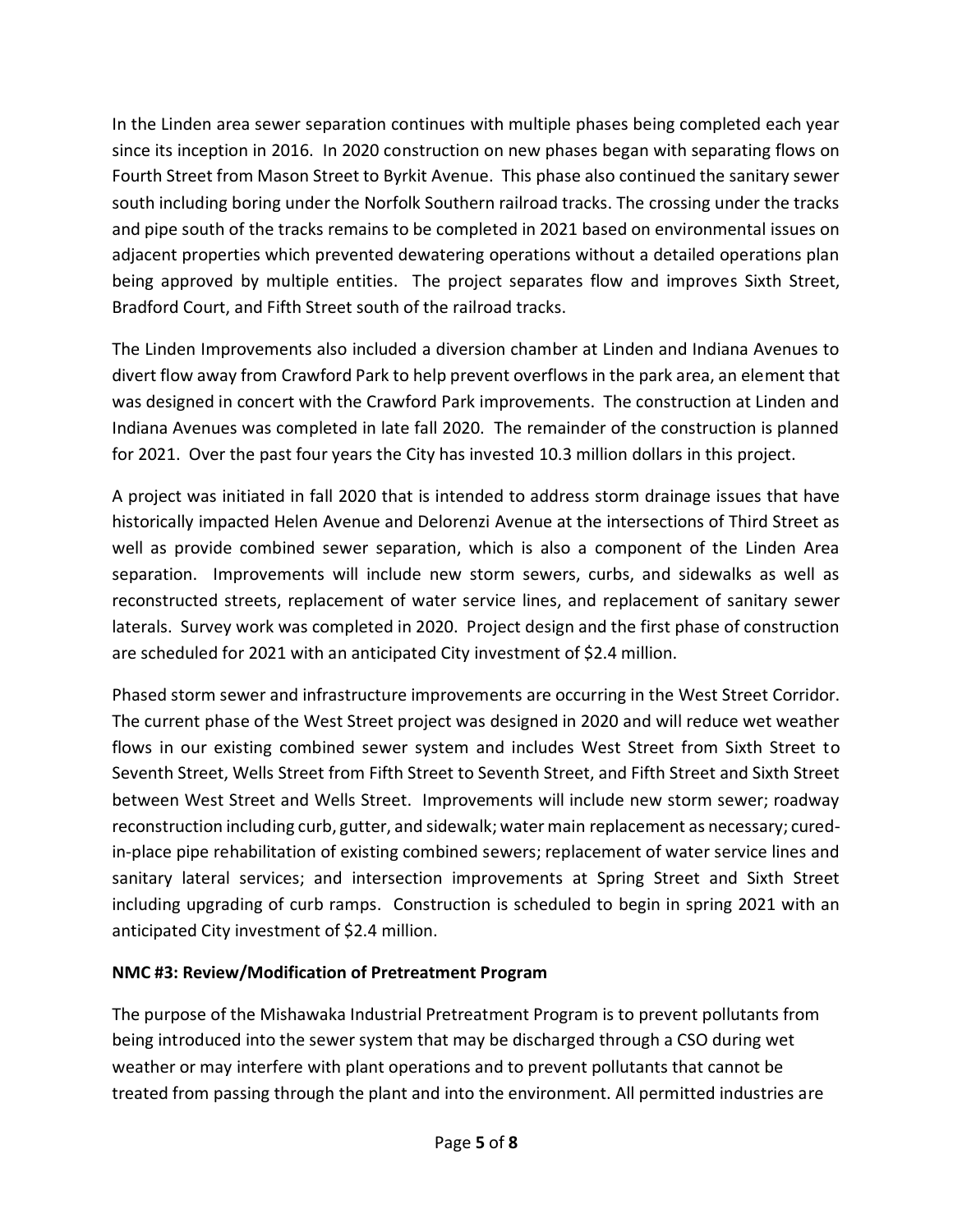required to monitor and reduce the amount of pollutants being discharged into the city sewer system before entering the wastewater plant.

The pretreatment program currently employs one pretreatment coordinator. Pretreatment duties consist of, but are not limited to the following:

- Permitting and Classification
- Self-monitoring and IU Submission
- Pretreatment Monitoring
- Inspection and Analysis
- Compliance and Enforcement

The City currently has eleven (11) permitted Significant Industrial Users and several nonpermitted industries that are routinely monitored and inspected.

#### **NMC #4: Maximization of Flow to the WWTP**

Flow maximization through the wastewater treatment plant is an important element of Mishawaka's CSO LTCP. Hydraulically, the WWTP is designed to pass approximately 42 mgd through the treatment facility. The WWTP expansion, completed in late 2008, provided an average design capacity of 20 mgd and 42 mgd peak sustained flow. The capacity of the upgraded facility is currently being utilized to the maximum extent possible to treat peak wet weather flows and minimize combined sewer overflows. Peak flows of up to 60 mgd have been treated while meeting all NPDES permit effluent limits.

In 2021 the highest peak flow rate treated was 61.5 mgd on August 6th. The maximum total flow treated on a single day was 22.20 million gallons on October 25th.

In 2021 the average daily flow was 9.23 million gallons.

## **NMC #5: Prohibition of Dry Weather Overflows**

Dry weather overflows are self-reported to IDEM and kept on file at the City. CSOs structures are inspected weekly for evidence of dry weather overflows, debris, or anything out of the ordinary. CSOs that show evidence of unusual flow are inspected more frequently.

To provide a higher degree of preventive maintenance, the Sewer Maintenance Department is equipped with two combination jetting/vacuuming trucks and two video inspection trucks that routinely operate 5 days per week.

In 2021 there were no CSO dry weather overflows.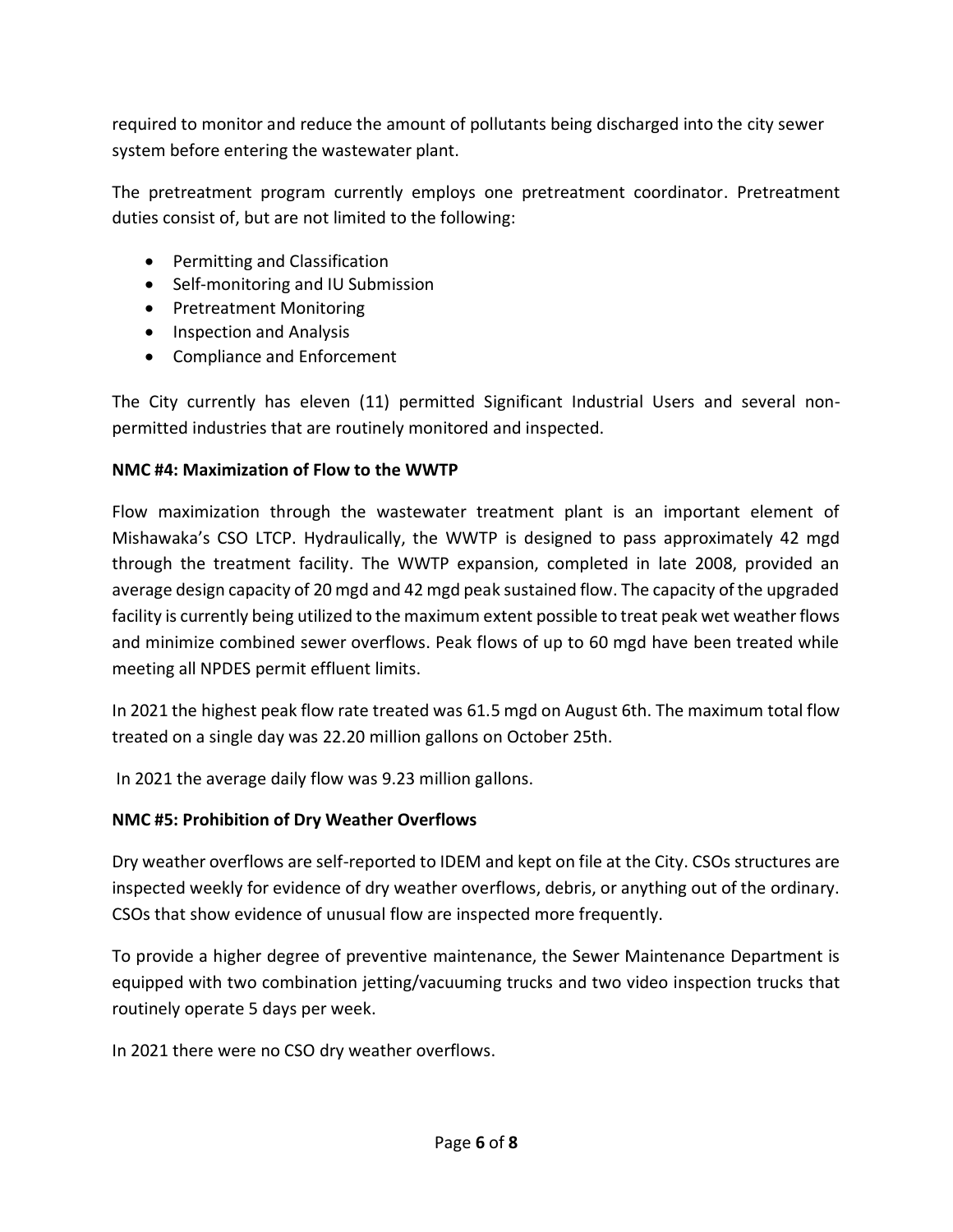#### **NMC #6: Control of Solids and Floatables**

The following activities comprise the NMC #6 activities in Mishawaka:

- Street Cleaning The City operates a street cleaning program, with cleaning conducted approximately 9 months out of the year. A complete cycle is made throughout the city every 9 to 11 days.
- New Sign Campaign to Raise Awareness In conjunction with the Michiana Stormwater Partnership (MSP), signs have been installed near all major surface water bodies in the City. The signs are intended to alert residents to the abundant surface water bodies in the area, and to serve as a reminder to keep these vulnerable resources clean and free of pollutants.
- Leaf Removal Program The City limits the amount of litter and debris that enters the collection system by operating a leaf and yard waste collection program with weekly pickup through each fall and spring.
- Household Hazardous Waste Collection Program The Household Hazardous Waste facility located at 1105 East Fifth St. collects hazardous waste from St. Joseph County residents during regular business hours, 8:30 to 3:30 Tuesday through Saturday.
- Recycling Program The City operates a curbside pick-up recycling program to collect newspapers, glass, plastic, aluminum, metal cans, cardboard, and mixed paper. Recyclables are picked up weekly.
- Catch Basin Signs To prevent oil and other contaminants from reaching the river, storm drain inlet are cast with the words "DUMP NO WASTE. DRAINS TO RIVER" are utilized by the City.
- Erosion Control The City has adopted standards concerning erosion control, postconstruction stormwater pollution prevention and other provisions related to the regulation of earthmoving, excavation, and stormwater discharge.

**NMC #7 – Pollution Prevention** – Mishawaka is dedicated to a pollution prevention program to reduce contaminants to the St. Joseph River. The programs described in NMC #6 are pollution prevention programs. A public education program has been implemented that utilizes the City's website and includes a public education video, and information on CSOs.

**NMC #8 – Public Notification** – In accordance with Federal Law (40 CFR 122.38 (c), Mishawaka operates a CSO notification program. The program provides an initial notification of a CSO event within four (4) hours of becoming aware of an overflow, and a supplemental notice within seven (7) days of the event that provides an estimated CSO volume and estimated start and stop times. Interested persons may get notifications by following Mishawaka CSO Alerts on Twitter. Go to <https://twitter.com/CSOAlerts>. Persons may also search Twitter for "Mishawaka CSO Alerts".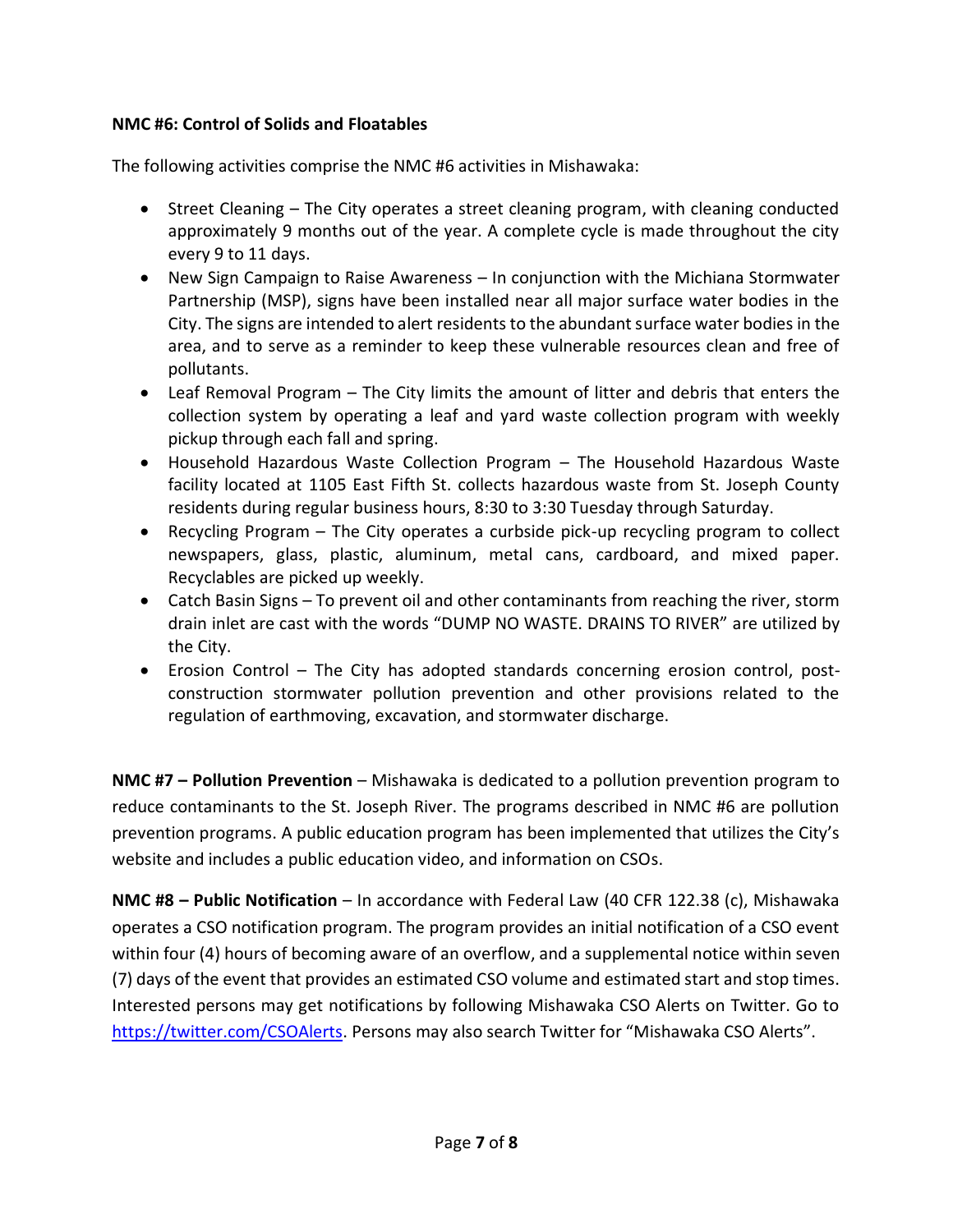**NMC #9 – Monitoring** – The purpose of Mishawaka's monitoring program is to characterize CSO impacts and record rainfall data to estimate CSO frequency, volumes and durations to complete the CSO Monthly Report of Operations (MRO). The river is sampled on a weekly basis for E. coli at five locations. CSO structures are inspected weekly to ensure that there are no instances of dry weather overflows or other impending issues. Dry weather overflows are a very rare occurrence in Mishawaka.

#### **Implementation Status of LTCP**

The current status of the Implementation of the LTCP is summarized in Table 8.1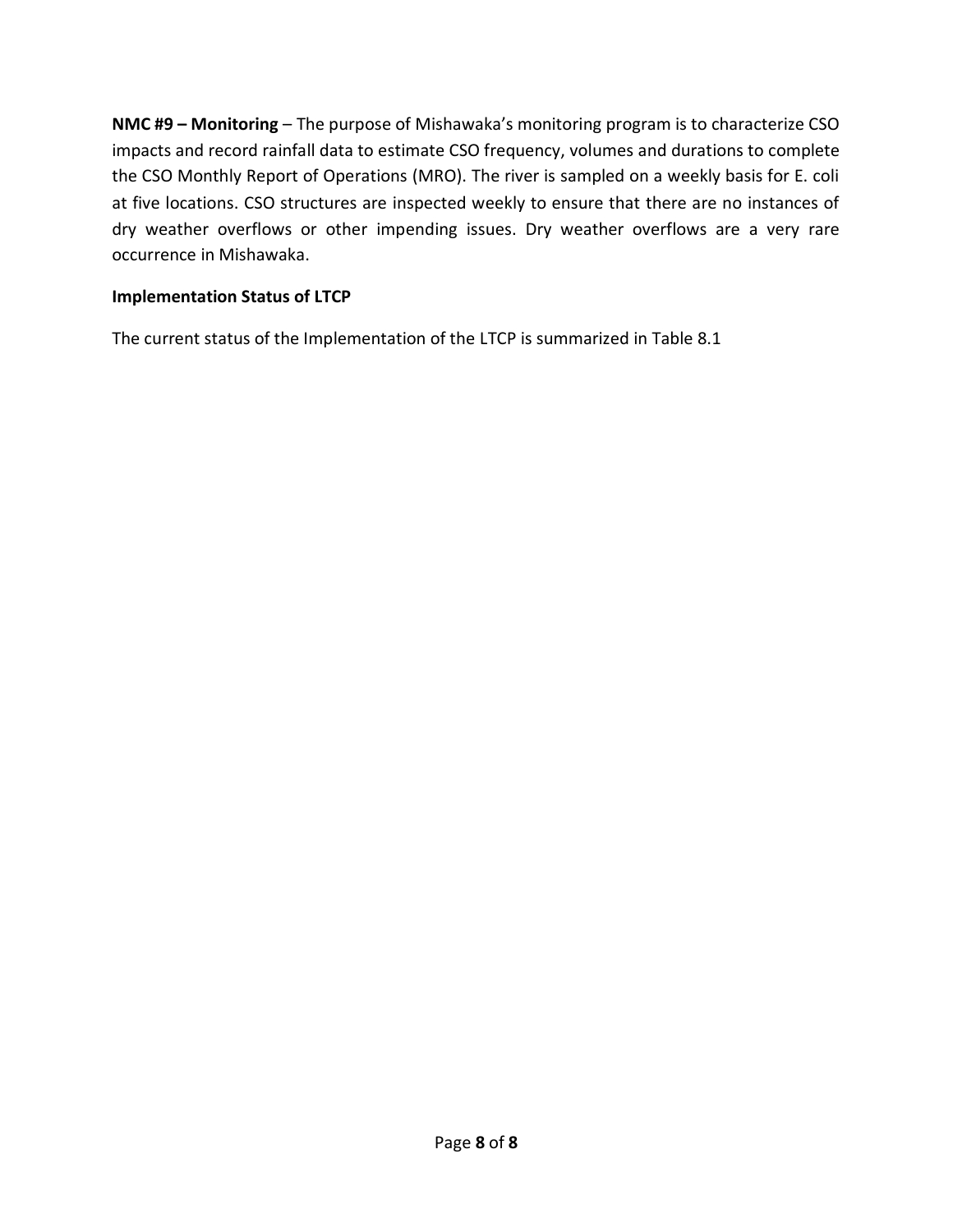

 $H$ <sup> $+$ </sup> $H$ 09:20  $11/10$ ਣੇ Ξ SO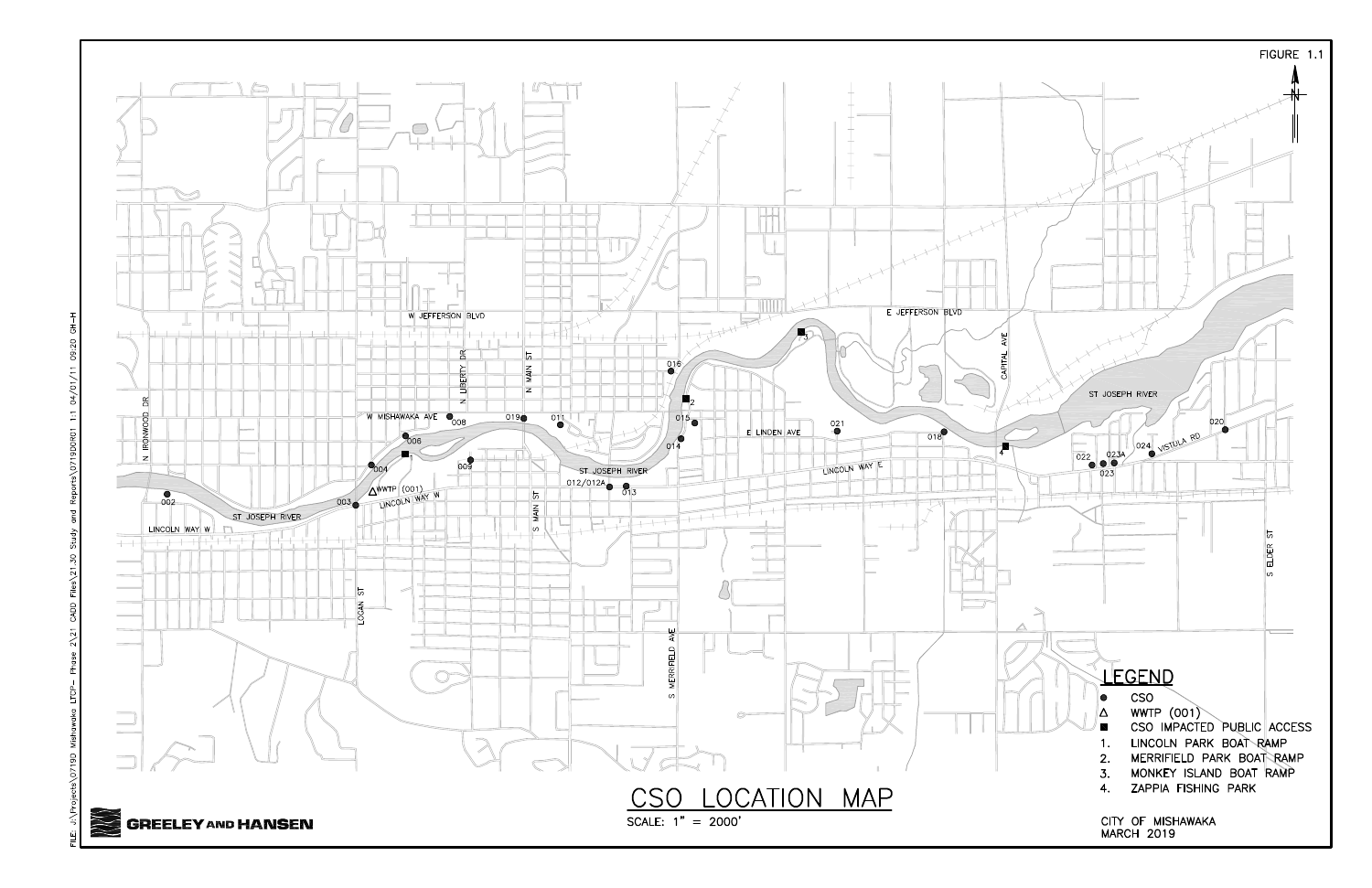

**CITY OF MISHAWAKA Combined Sewer Overflow Annual Report 40 CFR Parts 122.38(b)**

2021

**TABLE 2.1**

|                      |                               |              | CSO 002          |                          | CSO 003   |          | <b>CSO 004</b> |          | CSO 006   |          | <b>CSO 008</b>                                                                                      |          | CSO 009     |                          | CSO 011   |              | CSO 012              |              | <b>CSO 012A</b>      |              | CSO 013     |
|----------------------|-------------------------------|--------------|------------------|--------------------------|-----------|----------|----------------|----------|-----------|----------|-----------------------------------------------------------------------------------------------------|----------|-------------|--------------------------|-----------|--------------|----------------------|--------------|----------------------|--------------|-------------|
|                      | <b>Total Daily</b><br>Precip. | Duration     | <b>Discharge</b> | Duration                 | Discharge | Duration | Discharge      | Duration | Discharge | Duration | Discharge                                                                                           | Duration | Discharge   | Duration                 | Discharge | Duration     | Discharge            | Duration     | Discharge            | Duration     | Discharge   |
| DATE                 | (Inches)                      | Time (Hours) |                  | Volume (MG) Time (Hours) |           |          |                |          |           |          | Volume (MG) Time (Hours) Volume (MG) Time (Hours) Volume (MG) Time (Hours) Volume (MG) Time (Hours) |          | Volume (MG) | Time (Hours) Volume (MG) |           | Time (Hours) | Volume (MG)          | Time (Hours) | Volume (MG)          | Time (Hours) | Volume (MG) |
| 01/01/21             | 0.8                           |              |                  |                          |           |          |                |          |           |          |                                                                                                     |          |             |                          |           | 4.42         | 0.008320             | 1.42         | 0.008112             |              |             |
| 03/25/21             | 0.6                           |              |                  |                          |           |          |                |          |           |          |                                                                                                     |          |             |                          |           | 1.57         | 0.002952             | 0.50         | 0.002878             |              |             |
| 04/10/21             | 0.5                           |              |                  |                          |           |          |                |          |           |          |                                                                                                     |          |             |                          |           | 0.14         | 0.000268             | 0.05         | 0.000262             |              |             |
| 05/09/21             | 1.2                           |              |                  |                          |           |          |                |          |           |          |                                                                                                     |          |             |                          |           | 5.42         | 0.063426             | 2.27         | 0.032327             |              |             |
| 05/28/21             | 0.6                           |              |                  |                          |           |          |                |          |           |          |                                                                                                     |          |             |                          |           | 1.57         | 0.002952             | 0.50         | 0.002878             |              |             |
| 06/07/21             | 0.9                           |              |                  |                          |           |          |                |          |           |          |                                                                                                     |          |             |                          |           | 4.67         | 0.022097             | 1.63         | 0.014165             |              |             |
| 06/08/21             | 1.0                           |              |                  |                          |           |          |                |          |           |          |                                                                                                     |          |             |                          |           | 4.92         | 0.035873             | 1.84         | 0.020219             |              |             |
| 06/20/21             | 0.9                           |              |                  |                          |           |          |                |          |           |          |                                                                                                     |          |             |                          |           | 4.67         | 0.022097             | 1.63         | 0.014165             |              |             |
| 06/21/21             | 0.7                           |              |                  |                          |           |          |                |          |           |          |                                                                                                     |          |             |                          |           | 2.99         | 0.005636             | 0.96         | 0.005495             |              |             |
| 06/25/21<br>06/26/21 | 1.4                           |              |                  |                          |           |          |                |          |           |          |                                                                                                     |          |             |                          |           | 5.69         | 0.102611             | 2.59         | 0.049324             |              |             |
| 07/12/21             | 2.1                           |              |                  | 0.08                     | 0.000062  |          |                |          |           | 0.11     | 0.000280                                                                                            |          |             |                          |           | 6.27         | 0.231875             | 3.23         | 0.107203             |              |             |
| 07/13/21             | 3.3                           |              |                  | 1.26                     | 0.077059  |          |                |          |           | 1.00     | 0.016870                                                                                            | 12.23    | 0.273842    | 0.08                     | 0.004743  | 7.34         | 0.459591             | 4.57         | 0.218298             | 0.12         | 0.001946    |
| 08/06/21             | 0.5                           |              |                  |                          |           |          |                |          |           |          |                                                                                                     |          |             |                          |           | 0.14         | 0.000268             | 0.05         | 0.000262             |              |             |
| 08/07/21             | 2.3                           |              |                  | 0.42                     | 0.000309  |          |                |          |           | 0.56     | 0.001399                                                                                            |          |             |                          |           | 6.34         | 0.268744             | 3.49         | 0.124689             |              |             |
| 08/10/21             | 0.5                           |              |                  |                          |           |          |                |          |           |          |                                                                                                     |          |             |                          |           | 0.14         | 0.000268             | 0.05         | 0.000262             |              |             |
| 08/11/21             | 2.7                           |              |                  | 0.89                     | 0.018447  |          |                |          |           | 1.00     | 0.005844                                                                                            | 3.48     | 0.059485    |                          |           | 6.63         | 0.343178             | 3.94         | 0.160994             |              |             |
| 08/19/21             | 1.1                           |              |                  |                          |           |          |                |          |           |          |                                                                                                     |          |             |                          |           | 5.17         | 0.049650             | 2.06         | 0.026273             |              |             |
| 08/24/21             | 1.2                           |              |                  |                          |           |          |                |          |           |          |                                                                                                     |          |             |                          |           | 5.42         | 0.063426             | 2.27         | 0.032327             |              |             |
| 08/25/21             | 0.5<br>0.5                    |              |                  |                          |           |          |                |          |           |          |                                                                                                     |          |             |                          |           | 0.14<br>0.14 | 0.000268             | 0.05<br>0.05 | 0.000262<br>0.000262 |              |             |
| 10/11/21             | 1.3                           |              |                  |                          |           |          |                |          |           |          |                                                                                                     |          |             |                          |           | 5.58         | 0.000268<br>0.081992 | 2.44         | 0.040394             |              |             |
| 10/24/21             | 1.4                           |              |                  |                          |           |          |                |          |           |          |                                                                                                     |          |             |                          |           | 5.69         | 0.102611             | 2.59         | 0.049324             |              |             |
| 10/25/21             | 1.4                           |              |                  |                          |           |          |                |          |           |          |                                                                                                     |          |             |                          |           | 5.69         | 0.102611             | 2.59         | 0.049324             |              |             |
| 12/05/21             | 0.5                           |              |                  |                          |           |          |                |          |           |          |                                                                                                     |          |             |                          |           | 0.14         | 0.000268             | 0.05         | 0.000262             |              |             |
| 12/18/21             | 0.6                           |              |                  |                          |           |          |                |          |           |          |                                                                                                     |          |             |                          |           | 1.57         | 0.002952             | 0.50         | 0.002878             |              |             |
|                      |                               |              |                  |                          |           |          |                |          |           |          |                                                                                                     |          |             |                          |           |              |                      |              |                      |              |             |
|                      |                               |              |                  |                          |           |          |                |          |           |          |                                                                                                     |          |             |                          |           |              |                      |              |                      |              |             |
|                      |                               |              |                  |                          |           |          |                |          |           |          |                                                                                                     |          |             |                          |           |              |                      |              |                      |              |             |
|                      |                               |              |                  |                          |           |          |                |          |           |          |                                                                                                     |          |             |                          |           |              |                      |              |                      |              |             |
|                      |                               |              |                  |                          |           |          |                |          |           |          |                                                                                                     |          |             |                          |           |              |                      |              |                      |              |             |
|                      |                               |              |                  |                          |           |          |                |          |           |          |                                                                                                     |          |             |                          |           |              |                      |              |                      |              |             |
|                      |                               |              |                  |                          |           |          |                |          |           |          |                                                                                                     |          |             |                          |           |              |                      |              |                      |              |             |
|                      |                               |              |                  |                          |           |          |                |          |           |          |                                                                                                     |          |             |                          |           |              |                      |              |                      |              |             |
|                      |                               |              |                  |                          |           |          |                |          |           |          |                                                                                                     |          |             |                          |           |              |                      |              |                      |              |             |
|                      |                               |              |                  |                          |           |          |                |          |           |          |                                                                                                     |          |             |                          |           |              |                      |              |                      |              |             |
|                      |                               |              |                  |                          |           |          |                |          |           |          |                                                                                                     |          |             |                          |           |              |                      |              |                      |              |             |
|                      |                               |              |                  |                          |           |          |                |          |           |          |                                                                                                     |          |             |                          |           |              |                      |              |                      |              |             |
|                      |                               |              |                  |                          |           |          |                |          |           |          |                                                                                                     |          |             |                          |           |              |                      |              |                      |              |             |
|                      |                               |              |                  |                          |           |          |                |          |           |          |                                                                                                     |          |             |                          |           |              |                      |              |                      |              |             |
|                      |                               |              |                  |                          |           |          |                |          |           |          |                                                                                                     |          |             |                          |           |              |                      |              |                      |              |             |
|                      | 0.1                           |              |                  |                          |           |          |                |          |           |          |                                                                                                     |          |             |                          |           |              |                      |              |                      |              |             |
| Totals:              | 28.6                          | 0.00         | 0.000000         | 2.65                     | 0.095876  | 0.00     | 0.000000       | 0.00     | 0.000000  | 2.67     | 0.024393                                                                                            | 15.71    | 0.333327    | 0.08                     | 0.004743  | 92.48        | 1.974205             | 41.30        | 0.962838             | 0.12         | 0.001946    |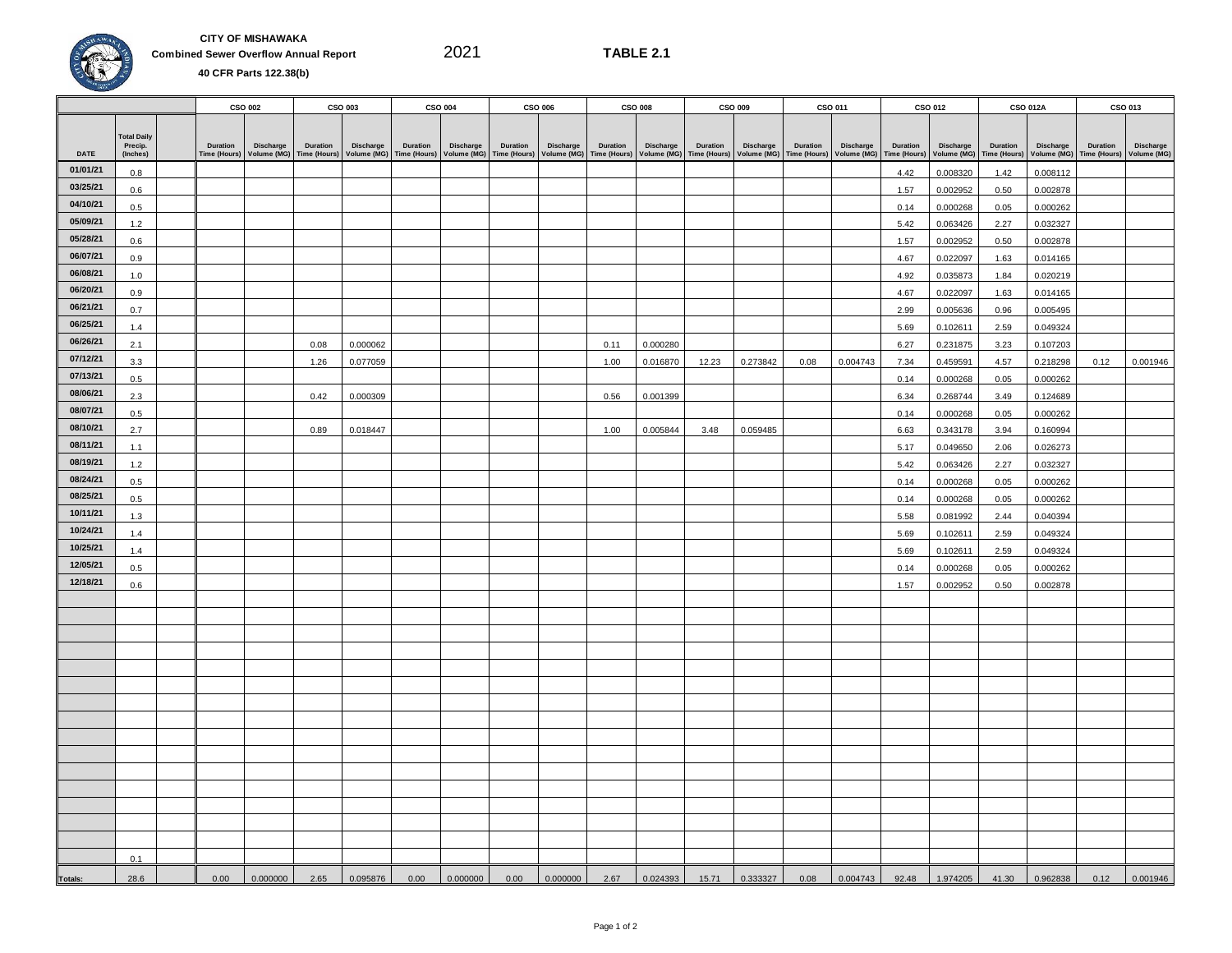#### **CITY OF MISHAWAKA** Combined Sewer Overflow Annual Report



40 CFR Parts 122.38(b)

|                      |      | CSO 014  |       | CSO 015  |      | CSO 016  |              | CSO 018                                                                                                                                                                         |      | CSO 019  |      | CSO 020                                                                                                                                |      | CSO 021  |                   | <b>CSO 022</b>            |                   | <b>CSO 023</b>     |                   | <b>CSO 023A</b>      |                   | <b>CSO 024</b>             |
|----------------------|------|----------|-------|----------|------|----------|--------------|---------------------------------------------------------------------------------------------------------------------------------------------------------------------------------|------|----------|------|----------------------------------------------------------------------------------------------------------------------------------------|------|----------|-------------------|---------------------------|-------------------|--------------------|-------------------|----------------------|-------------------|----------------------------|
|                      |      |          |       |          |      |          |              | Duration Discharge Duration Discharge Duration Discharge Duration Discharge Time (Hours) Volume (MG) Time (Hours) Volume (MG) Time (Hours) Volume (MG) Time (Hours) Volume (MG) |      |          |      | Duration Discharge Duration Discharge Duration Discharge<br>Time (Hours) Volume (MG) Time (Hours) Volume (MG) Time (Hours) Volume (MG) |      |          | Event<br>Duration | Event<br><b>Discharge</b> | Event<br>Duration | Event<br>Discharge | Event<br>Duration | Event<br>Discharge   | Event<br>Duration | Event<br>Discharge<br>(MG) |
| <b>DATE</b>          |      |          |       |          |      |          |              |                                                                                                                                                                                 |      |          |      |                                                                                                                                        |      |          | (Hours)           | (MG)                      | (Hours)           | (MG)               | (Hours)           | (MG)                 | (Hours)           |                            |
| 01/01/21<br>03/25/21 |      |          |       |          |      |          |              |                                                                                                                                                                                 |      |          |      |                                                                                                                                        |      |          |                   |                           |                   |                    |                   |                      |                   |                            |
| 04/10/21             |      |          |       |          |      |          |              |                                                                                                                                                                                 |      |          |      |                                                                                                                                        |      |          |                   |                           |                   |                    |                   |                      |                   |                            |
| 05/09/21             |      |          |       |          |      |          |              |                                                                                                                                                                                 |      |          |      |                                                                                                                                        |      |          |                   |                           |                   |                    |                   |                      |                   |                            |
| 05/28/21             |      |          |       |          |      |          |              |                                                                                                                                                                                 |      |          |      |                                                                                                                                        |      |          |                   |                           |                   |                    |                   |                      |                   |                            |
| 06/07/21             |      |          |       |          |      |          |              |                                                                                                                                                                                 |      |          |      |                                                                                                                                        |      |          |                   |                           |                   |                    |                   |                      |                   |                            |
| 06/08/21             |      |          |       |          |      |          |              |                                                                                                                                                                                 |      |          |      |                                                                                                                                        |      |          |                   |                           |                   |                    |                   |                      |                   |                            |
| 06/20/21             |      |          |       |          |      |          |              |                                                                                                                                                                                 |      |          |      |                                                                                                                                        |      |          |                   |                           |                   |                    |                   |                      |                   |                            |
| 06/21/21             |      |          |       |          |      |          |              |                                                                                                                                                                                 |      |          |      |                                                                                                                                        |      |          |                   |                           |                   |                    |                   |                      |                   |                            |
| 06/25/21             |      |          |       |          |      |          | 0.32         | 0.000096                                                                                                                                                                        |      |          |      |                                                                                                                                        |      |          |                   |                           |                   |                    | 0.00              | 0.000000             | 0.26              | 0.000007                   |
| 06/26/21             | 0.40 | 0.009576 | 3.03  | 0.194670 |      |          | 1.81         | 0.061019                                                                                                                                                                        |      |          | 0.12 | 0.000611                                                                                                                               |      |          |                   |                           |                   |                    | 0.07              | 0.000000             | 0.85              | 0.000501                   |
| 07/12/21             | 1.62 | 0.258444 | 3.64  | 0.584702 |      |          | 2.62         | 0.230986                                                                                                                                                                        |      |          | 1.26 | 0.020580                                                                                                                               |      |          |                   |                           |                   |                    | 1.19              | 0.007507             | 1.07              | 0.003616                   |
| 07/13/21             |      |          |       |          |      |          |              |                                                                                                                                                                                 |      |          |      |                                                                                                                                        |      |          |                   |                           |                   |                    |                   |                      |                   |                            |
| 08/06/21             | 0.66 | 0.033692 | 3.14  | 0.266272 |      |          | 2.07         | 0.089665                                                                                                                                                                        |      |          | 0.60 | 0.003056                                                                                                                               |      |          |                   |                           |                   |                    | 0.37              | 0.000000             | 0.93              | 0.000833                   |
| 08/07/21             |      |          |       |          |      |          |              |                                                                                                                                                                                 |      |          |      |                                                                                                                                        |      |          |                   |                           |                   |                    |                   |                      |                   |                            |
| 08/10/21             | 1.11 | 0.105028 | 3.35  | 0.400065 |      |          | 2.40         | 0.146181                                                                                                                                                                        |      |          | 1.13 | 0.008922                                                                                                                               |      |          |                   |                           |                   |                    | 0.81              | 0.001763             | 1.00              | 0.001612                   |
| 08/11/21             |      |          |       |          |      |          |              |                                                                                                                                                                                 |      |          |      |                                                                                                                                        |      |          |                   |                           |                   |                    |                   |                      |                   |                            |
| 08/19/21             |      |          |       |          |      |          |              |                                                                                                                                                                                 |      |          |      |                                                                                                                                        |      |          |                   |                           |                   |                    |                   |                      |                   |                            |
| 08/24/21             |      |          |       |          |      |          |              |                                                                                                                                                                                 |      |          |      |                                                                                                                                        |      |          |                   |                           |                   |                    |                   |                      |                   |                            |
| 08/25/21<br>10/11/21 |      |          |       |          |      |          |              |                                                                                                                                                                                 |      |          |      |                                                                                                                                        |      |          |                   |                           |                   |                    |                   |                      |                   |                            |
| 10/24/21             |      |          |       |          |      |          | 0.13         | 0.000039                                                                                                                                                                        |      |          |      |                                                                                                                                        |      |          |                   |                           |                   |                    | 0.00              | 0.000001             | 0.11              | 0.000003                   |
| 10/25/21             |      |          |       |          |      |          | 0.32<br>0.32 | 0.000096<br>0.000096                                                                                                                                                            |      |          |      |                                                                                                                                        |      |          |                   |                           |                   |                    | 0.00<br>0.00      | 0.000000<br>0.000000 | 0.26<br>0.26      | 0.000007<br>0.000007       |
| 12/05/21             |      |          |       |          |      |          |              |                                                                                                                                                                                 |      |          |      |                                                                                                                                        |      |          |                   |                           |                   |                    |                   |                      |                   |                            |
| 12/18/21             |      |          |       |          |      |          |              |                                                                                                                                                                                 |      |          |      |                                                                                                                                        |      |          |                   |                           |                   |                    |                   |                      |                   |                            |
|                      |      |          |       |          |      |          |              |                                                                                                                                                                                 |      |          |      |                                                                                                                                        |      |          |                   |                           |                   |                    |                   |                      |                   |                            |
|                      |      |          |       |          |      |          |              |                                                                                                                                                                                 |      |          |      |                                                                                                                                        |      |          |                   |                           |                   |                    |                   |                      |                   |                            |
|                      |      |          |       |          |      |          |              |                                                                                                                                                                                 |      |          |      |                                                                                                                                        |      |          |                   |                           |                   |                    |                   |                      |                   |                            |
|                      |      |          |       |          |      |          |              |                                                                                                                                                                                 |      |          |      |                                                                                                                                        |      |          |                   |                           |                   |                    |                   |                      |                   |                            |
|                      |      |          |       |          |      |          |              |                                                                                                                                                                                 |      |          |      |                                                                                                                                        |      |          |                   |                           |                   |                    |                   |                      |                   |                            |
|                      |      |          |       |          |      |          |              |                                                                                                                                                                                 |      |          |      |                                                                                                                                        |      |          |                   |                           |                   |                    |                   |                      |                   |                            |
|                      |      |          |       |          |      |          |              |                                                                                                                                                                                 |      |          |      |                                                                                                                                        |      |          |                   |                           |                   |                    |                   |                      |                   |                            |
|                      |      |          |       |          |      |          |              |                                                                                                                                                                                 |      |          |      |                                                                                                                                        |      |          |                   |                           |                   |                    |                   |                      |                   |                            |
|                      |      |          |       |          |      |          |              |                                                                                                                                                                                 |      |          |      |                                                                                                                                        |      |          |                   |                           |                   |                    |                   |                      |                   |                            |
|                      |      |          |       |          |      |          |              |                                                                                                                                                                                 |      |          |      |                                                                                                                                        |      |          |                   |                           |                   |                    |                   |                      |                   |                            |
|                      |      |          |       |          |      |          |              |                                                                                                                                                                                 |      |          |      |                                                                                                                                        |      |          |                   |                           |                   |                    |                   |                      |                   |                            |
|                      |      |          |       |          |      |          |              |                                                                                                                                                                                 |      |          |      |                                                                                                                                        |      |          |                   |                           |                   |                    |                   |                      |                   |                            |
|                      |      |          |       |          |      |          |              |                                                                                                                                                                                 |      |          |      |                                                                                                                                        |      |          |                   |                           |                   |                    |                   |                      |                   |                            |
|                      |      |          |       |          |      |          |              |                                                                                                                                                                                 |      |          |      |                                                                                                                                        |      |          |                   |                           |                   |                    |                   |                      |                   |                            |
|                      |      |          |       |          |      |          |              |                                                                                                                                                                                 |      |          |      |                                                                                                                                        |      |          |                   |                           |                   |                    |                   |                      |                   |                            |
|                      | 3.78 | 0.406740 | 13.16 | 1.445707 | 0.00 | 0.000000 | 10.01        | 0.528177                                                                                                                                                                        | 0.00 | 0.000000 | 3.11 | 0.033170                                                                                                                               | 0.00 | 0.000000 | 0.00              | 0.000000                  | 0.00              | 0.000000           | 2.44              | 0.009272             | 4.72              | 0.006586                   |